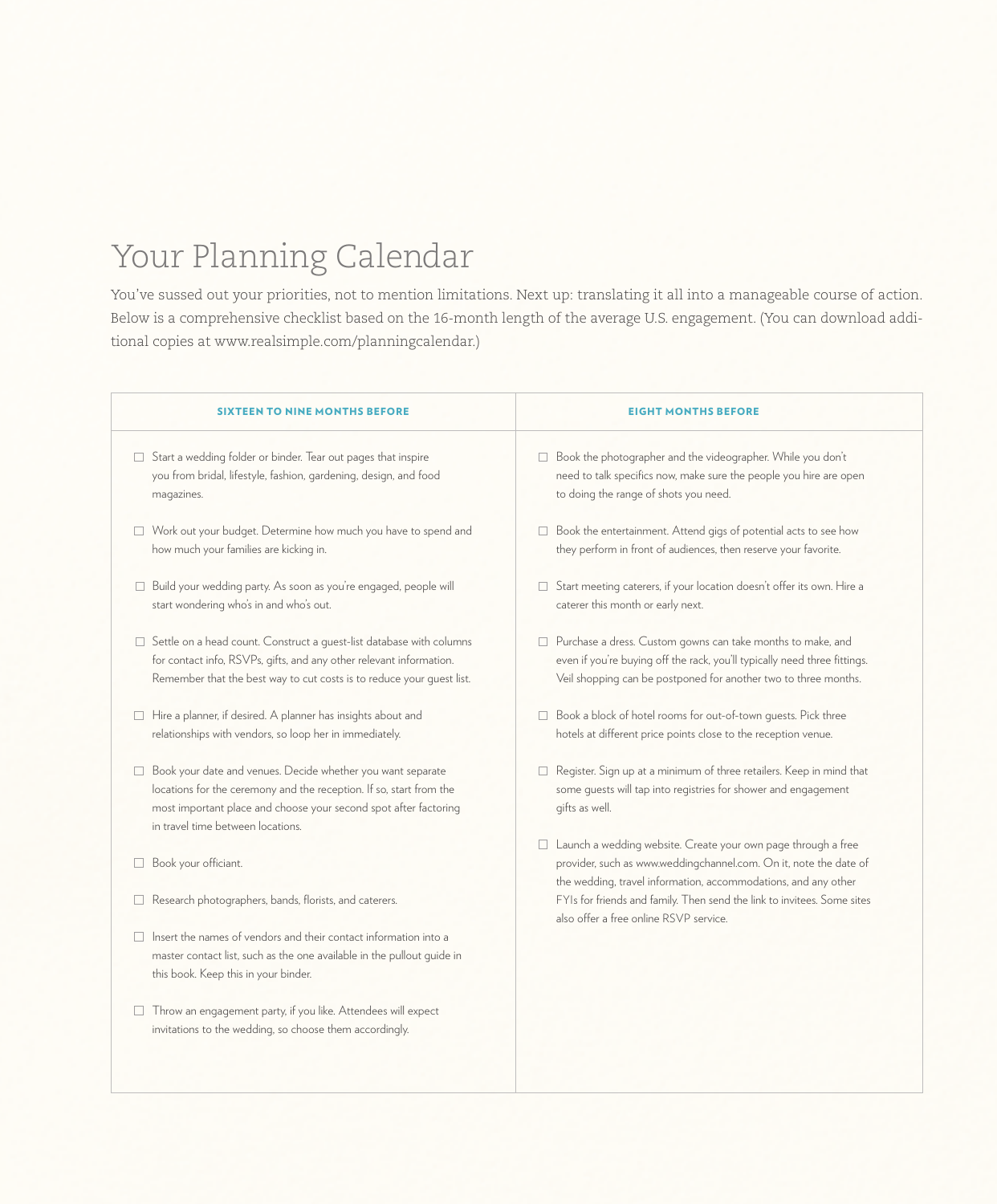## **SEVEN TO SIX MONTHS BEFORE FIVE TO FOUR MONTHS BEFORE**

- $\Box$  Select and purchase invitations, and hire a calligrapher, if desired. Addressing cards is time-consuming, so the more time you allow, the better.
- $\Box$  Start planning a honeymoon. Better deals can be found by booking far in advance. Going abroad? Make sure that your passports are up-todate, and schedule doctors' appointments for any shots you may need.
- $\Box$  Shop for the bridesmaids' dresses. Corralling friends for a shopping session can be tough; allow at least six months for the gowns to be ordered and sized.
- $\Box$  Meet with the officiant. Map out the ceremony and confirm that you have all the official documents for the wedding (documents vary by county and religion). If one person is converting to a new religion, schedule the requisite counseling.
- Send save-the-date cards.
- □ Reserve structural and electrical necessities. Book portable toilets for outdoor events, extra chairs if you need them, lighting components, and so on.
- □ Book a florist. Florists can serve multiple clients on one day, so you needn't nail them down as early as other vendors. Plus, waiting longer means you'll have a firmer grasp of how flowers fit into your vision.
- Arrange transportation. Looking for a limo? Know that these lowto-the-ground vehicles can make entries and exits dicey if you're wearing a fitted gown. Other options: a minibus or trolley, if you're traveling with your wedding party, or a town car.
- $\Box$  Start composing a day-of timeline. Draw up a schedule of the event and slot in each component (the cake cutting, the first dance).

- Book the rehearsal and rehearsal-dinner venues. Negotiate the costs and the menu. If you're planning to host a day-after brunch for guests, book that place as well.
- $\Box$  Check on the wedding invitations. Ask the stationer for samples of the finished invitations and revise them to suit your needs.
- $\Box$  Select and order the cake. Attend several tastings. Be aware that some bakers require a long lead time.
- $\Box$  Send your guest list to the host of your shower. Since there aren't umpteen things to do during these months, now is a great time to get "showered."
- $\Box$  Purchase shoes and start dress fittings. Bring the shoes you plan to wear to your first fitting so the tailor can choose the appropriate length. If your gown takes a while to make, it's perfectly fine to start fittings at three months, but after that you're cutting things close.
- $\Box$  Schedule hair and makeup artists. Make a few trial appointments with local experts (preferably on days when you have fun dinner plans and want to look glamorous). Snap a digital photo or a Polaroid so you can see how you look in photos and you both will remember the exact look down the line.
- $\Box$  Choose songs. What tune do you want playing when the wedding party is introduced? What should play during dinner? How do you want to get the party started? Keep a running list of the songs you do—and do not—want played.
- $\Box$  Plan welcome baskets for guests, if desired. A few ideas: a detailed itinerary, a list of restaurants in town, transportation options, locally produced gourmet foods, a hand-drawn map of local attractions, and a sweet-smelling candle to freshen the room.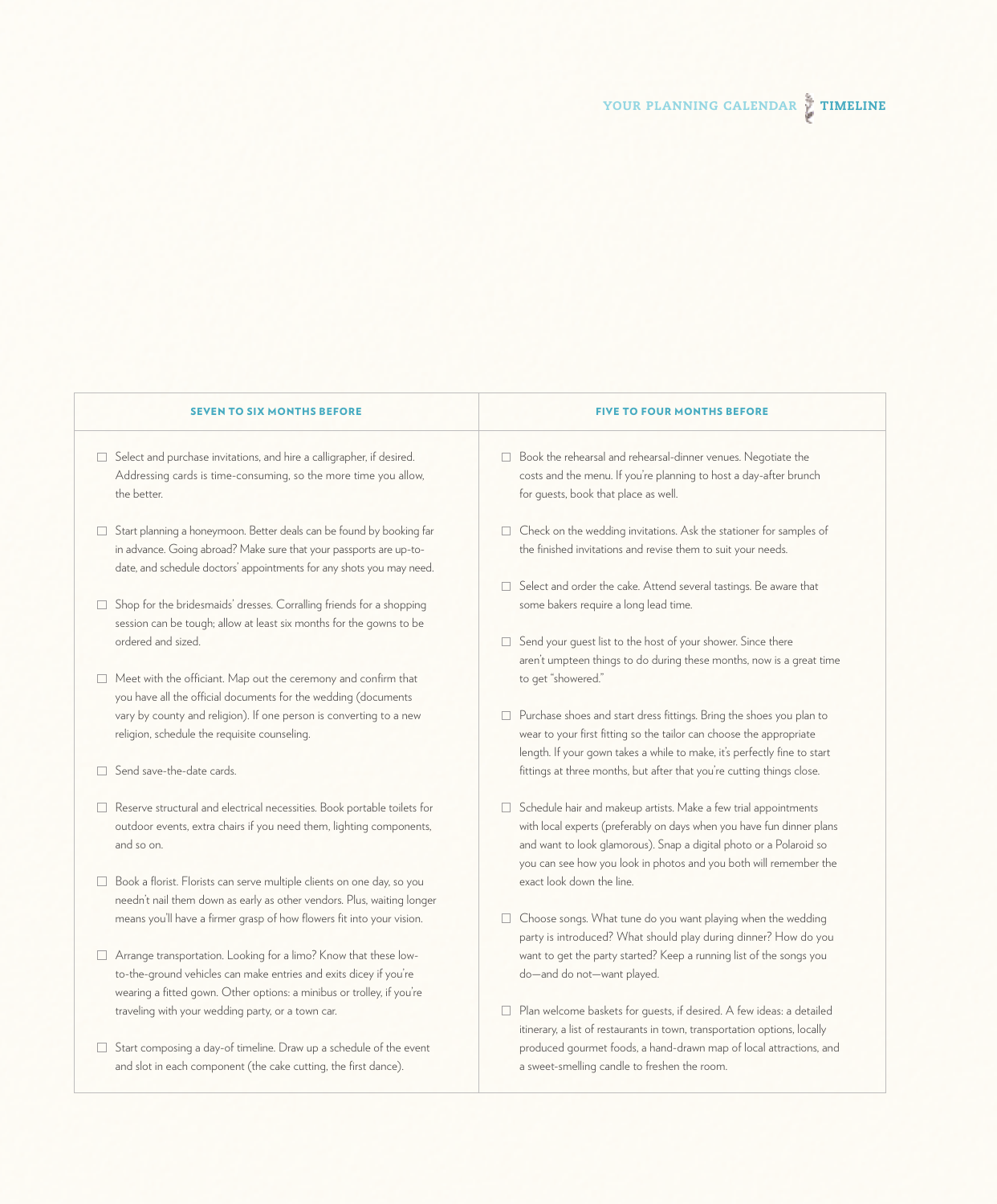## Your Planning Calendar (*continued*)

| <b>THREE MONTHS BEFORE</b>                                                                                                                                                                                                          | <b>TWO MONTHS BEFORE</b>                                                                                                                                                                                                                                                                         |
|-------------------------------------------------------------------------------------------------------------------------------------------------------------------------------------------------------------------------------------|--------------------------------------------------------------------------------------------------------------------------------------------------------------------------------------------------------------------------------------------------------------------------------------------------|
| $\Box$ Finalize the menu and the flowers. This may seem awfully late in the<br>game, but since both food and flowers are affected by the season,<br>you should generally wait to see what's available.                              | $\Box$ Meet with the photographer to discuss shots and locations.<br>Complete a walk-through of the locations and point out spots<br>that appeal to you for posed photos.                                                                                                                        |
| Order favors, if desired. Guests always appreciate edibles. Safe bets:<br>monogrammed cookies or a treat that represents your city or region.                                                                                       | $\Box$ Sit down with the band or the deejay and review the playlist. Come<br>prepared with your wish list, and ask the band (gently) to learn<br>any songs not in their repertoire. Understand, of course, that as these                                                                         |
| $\Box$ Make a list of the people who are giving toasts. Aside from the<br>standard people (the best man, the maid of honor, the couple's<br>parents), is there any other loved one whom you would like to speak?                    | people are responsible for the music, you won't be able to dictate<br>every single song played at your event.                                                                                                                                                                                    |
| If anyone fits the bill, ask him now so he can plan what to say.                                                                                                                                                                    | $\Box$ Send the invitations. The rule of thumb: Mail invitations six to eight<br>weeks before the ceremony, setting the RSVP cutoff at three weeks                                                                                                                                               |
| Finalize the readings. Determine what you would like recited at your<br>nuptials and who will do the reciting. Call the readers and find out                                                                                        | after the postmark date.                                                                                                                                                                                                                                                                         |
| their interests.                                                                                                                                                                                                                    | Touch base with the vendors. Make sure you have gotten feedback<br>□<br>and have answered all questions about the schedule you sent                                                                                                                                                              |
| □ Purchase your undergarments and have your second fitting. Always<br>save the fabric that's cut off your dress; you can use it to wrap flowers<br>and for other decorative details.                                                | last month. If the day is especially complex, consider getting them<br>all together for lunch to iron out the kinks.                                                                                                                                                                             |
| Finalize the order of the ceremony and the reception.<br>$\Box$                                                                                                                                                                     | □ Submit a newspaper wedding announcement. Note that some<br>publications have strict rules about how the photograph should look;<br>check the local paper's website for specifics.                                                                                                              |
| $\Box$ Print menu cards, if you like, and programs. If they aren't in your<br>stationery budget, consider whipping up something on your own<br>computer and having copies printed at a local office-supply<br>store or on a copier. | Enjoy a bachelorette party. Usually the maid of honor, with the help<br>$\Box$<br>of the bridesmaids, will plan a night out for you. If your friends<br>haven't mentioned it about two months before the wedding, feel free<br>to ask-for scheduling purposes, of course!-if they've set aside a |
| □ Purchase the rings. By doing this now, you'll have time for resizing<br>and engraving.                                                                                                                                            | night to celebrate with you.                                                                                                                                                                                                                                                                     |
| Send your event schedule to the vendors. Giving them a first draft<br>$\Box$<br>now allows ample time for tweaks and feedback.                                                                                                      |                                                                                                                                                                                                                                                                                                  |